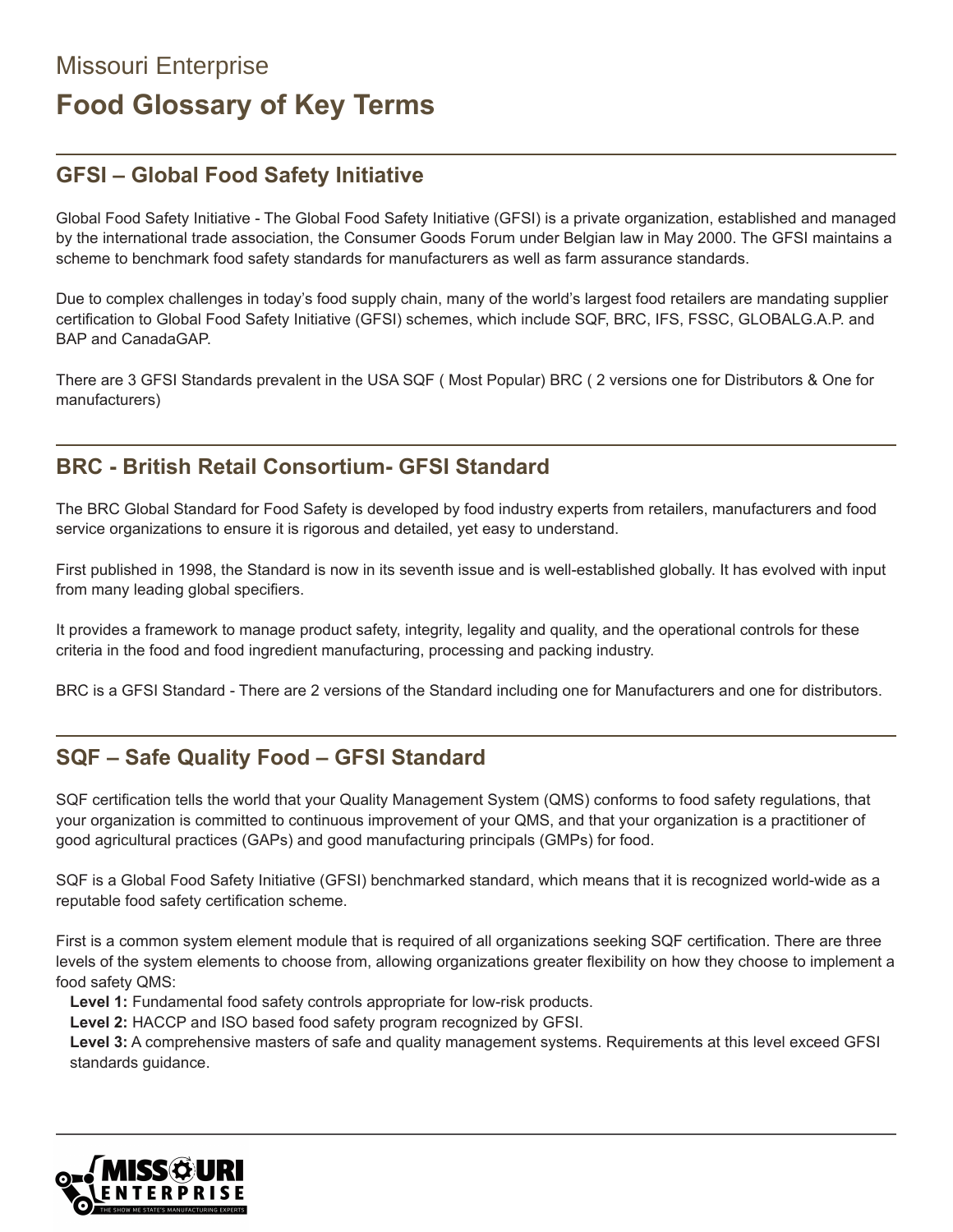Next are numerous sector-specific modules. This provides organizations the opportunity to address specific GMP, GAP and HACCP requirements of their business sector, and also allows even small companies to attain SQF certification.

### **cGMP**

Current food good manufacturing practices (cGMPs) are published in Title 21 of the Code of Federal Regulations, Part 110 (21 CFR 110). cGMPs describe the methods, equipment, facilities, and controls for producing processed food. As the minimum sanitary and processing requirements for producing safe and wholesome food, they are an important part of regulatory control over the safety of the nation's food supply. cGMPs also serve as one basis for FDA inspections.

# **FSMA - Food Safety Modernization Act of 2011**

#### **There 7 Rules**

Rule 1: Preventive Controls for Human Food (PCQI) Rule 2: Preventive Controls for Animal Food Rule 3: Produce Safety Rule Rule 4: Foreign Supplier Verification Program (FSVP) Rule 5: Accredited Third Party Certification Rule 6: Sanitary Transport for Human & Animal Food Rule 7: Mitigation Strategies to Protect Food Against Intentional Adulteration

#### **Rule 1: Preventive Controls for Human Food (PCQI is required)**

Covered facilities are required to implement a food safety plan that includes a hazard analysis and risk-based preventive controls to minimize or prevent the identified hazards. Safety requirements are established for facilities that process, package or store human food.

The core preventative controls are:

- 1. Food Allergen Preventive Controls
- 2. Sanitation Preventive Controls
- 3. Supply Chain Preventive Controls
- 4. Recalls

The plan must be written by a PCQI.

#### **Rule 2: Preventive Controls for Animal Food ( PCQI is required)**

The rule requires animal food facilities to enact a safety plan that includes an analysis of hazards, which aims to protect animal food and feed from contamination.

By products of human food sold as animal feed.

The plan must be written by a PCQI.

#### **Rule 3: Produce Safety Rule**

Sets science-based standards for growing, harvesting, packing and holding produce on domestic and foreign farms. Focuses on conditions and practices identified as potential contributing factors for microbial contamination.

- 1. Agricultural water (water testing, no detectable generic E. Coli)
- 2. Biological soil amendments of animal origin
	- a. Manure time between application and harvesting

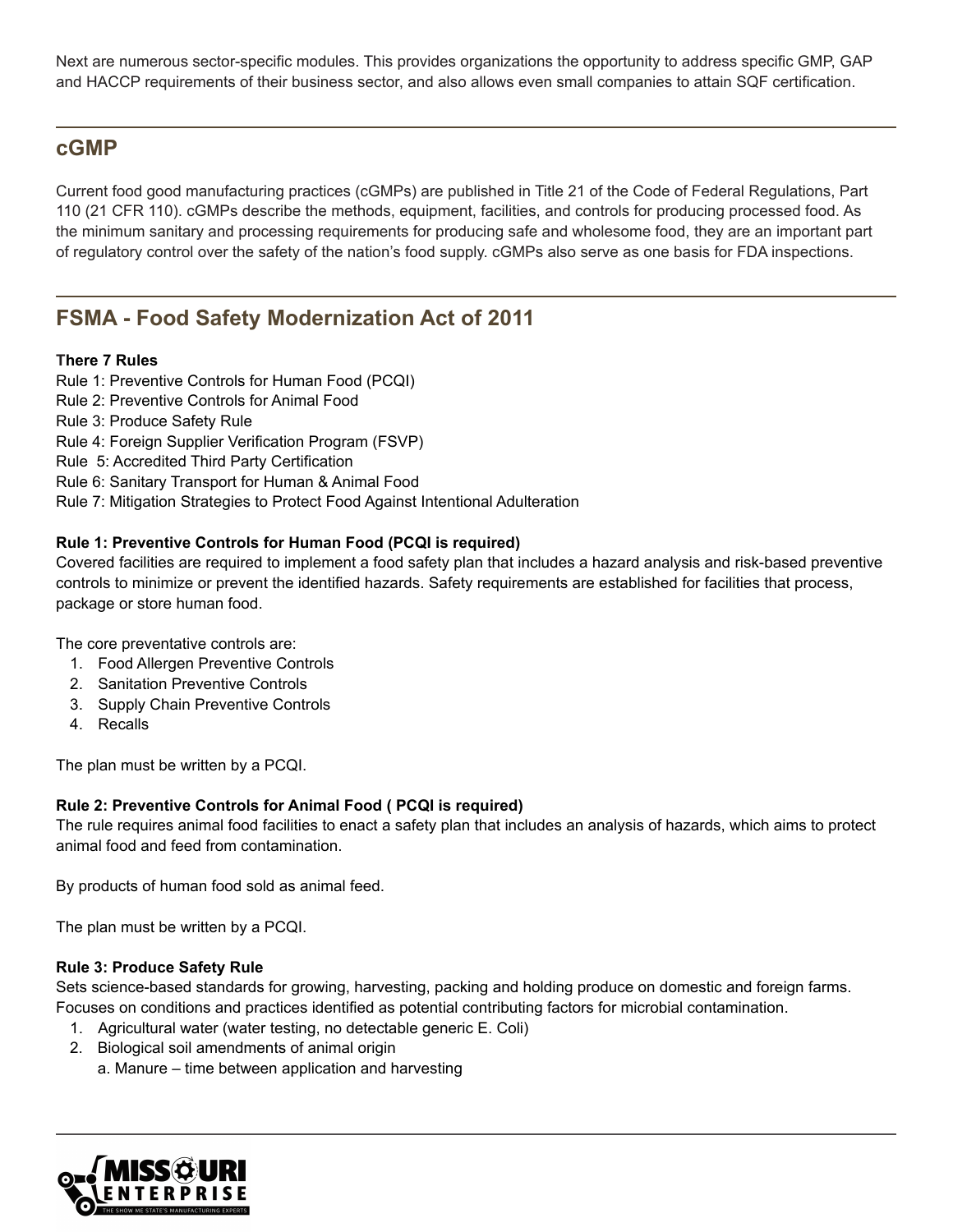b. Stabilized compost – standard for microbiological contamination such as listeria and salmonella.

- 3. Worker health and hygiene (hygiene training, use of hygienic practices, ill people must stay away from working at products.
- 4. Equipment, tools, buildings and sanitation (appropriate storage, maintenance, cleaning and sanitation)
- 5. Domesticated and wild animals (examination fo the growing areas for contamination by animals)
- 6. Growing, harvesting, packing and holding activities
- 7. Sprouts requirements (prevention of contamination, listeria testing)

#### **Rule 4: Foreign Supplier Verification Program (FSVP)**

Importers must perform certain risk-based activities to verify that food imported into the United States has been produced in a manner that meets U.S. FDA Food Safety standards.

#### **Rule 5: Accredited Third Party Certification**

Establishes program for the accreditation of third-party certification to conduct food safety audits and issue certifications of foreign facilities and the foods they produce.

Foreign entities may use certifications for two purposes:

- 1. Certifications may be used by importers to participate in the Voluntary Qualified Importer Program (VQIP) and to expedite review and entry of food.
- 2. To prevent potentially harmful food from reaching U.S. consumers, Note: FDA can also require in specific circumstances that a food offered for import be accompanied by a certification from an accredited third-party certification body.

#### **Rule 6: Sanitary Transport for Human & Animal Food**

The rule establishes requirements for shippers, loaders, carriers by motor or rail vehicle, and receivers involved in transporting human and animal food to use sanitation practices to ensure food safety. The rule does not apply to transportation by air or by ship due to law limitations.

Key Requirements:

- **• Vehicles and Transportation Equipment** Must be maintained, cleanable and designed for their intended purpose and capable to main temperatures necessary for safe transport.
- **• Transportation Operations** Protections from the unintended incorporation of food allergens.
	- Adequate temperature control during transport.  $\bullet$
	- Protection of foods from cross contamination( ready to eat foods contacting raw food)
	- Protection of food from non-food items in the same or previous load.
- **• Training** Documented training of carrier personnel in sanitary transportation practices if carrier is responsible for sanitary conditions during transport.
- **• Records** Maintenance of written procedures, agreements and training records. Retention time depends of the type of record but not needed to exceed 12 months.

#### **Rule 7: Mitigation Strategies to Protect Food Against Intentional Adulteration**

Aimed at preventing intentional adulteration from acts intended to cause wide-scale harm to public health.

**Intention and Content** – Each covered facility is required to prepare and implement a food defense plan for the identification of vulnerabilities, mitigation strategies and procedures for food defense.

**Vulnerability Assessment** – For each point, step or procedure in the facility's process, these elements must be evaluated:

- The severity and scale of the potential impact on public health.
- The degree of physical access to the product.
- The ability to successfully contaminate the product.

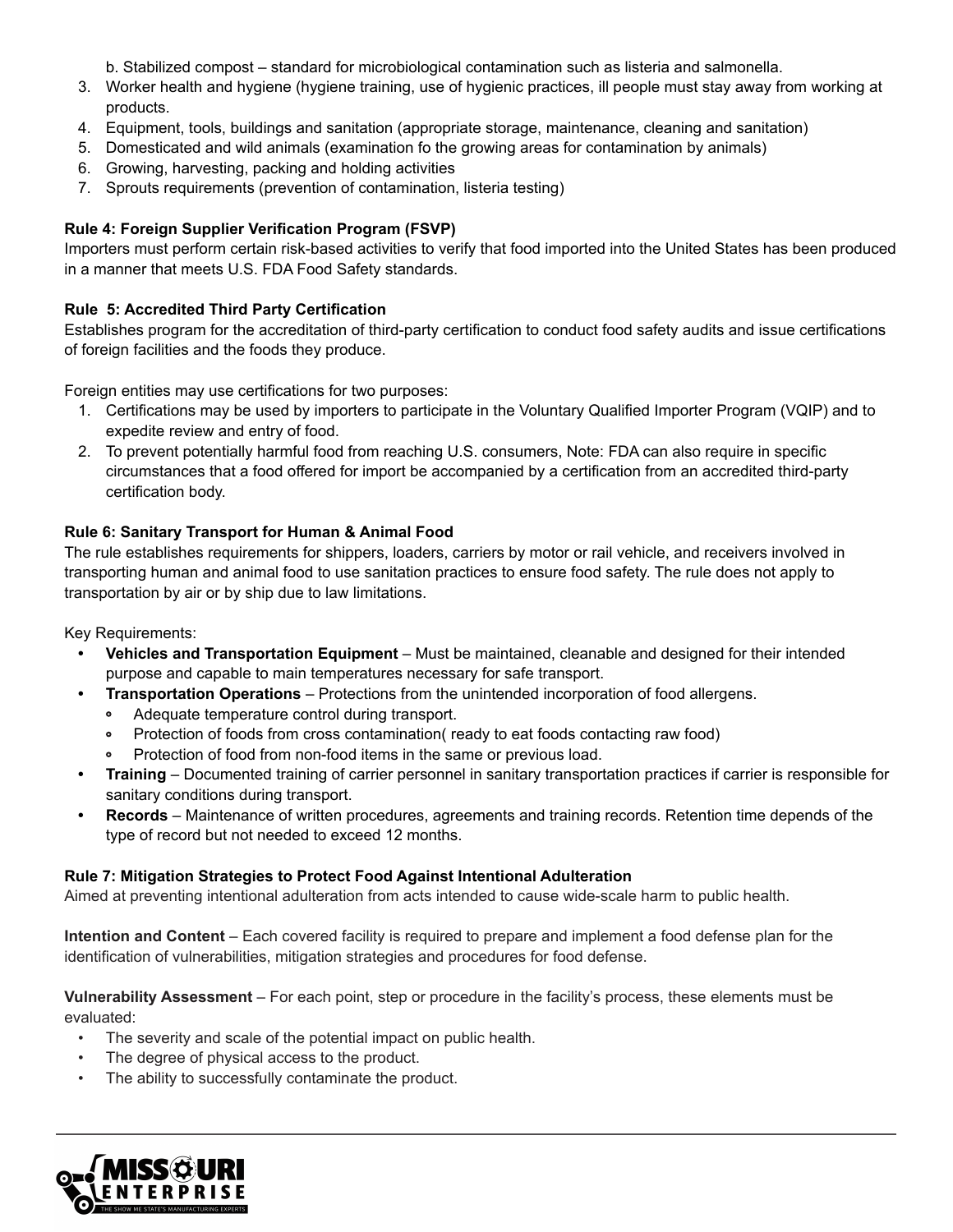**Mitigation Strategies** – Actions necessary to address and mitigate the vulnerabilities.

**Mitigation Strategy Management Components** – Steps taken to ensure the proper implementation of each mitigation strategy.

### **PCQI – Preventive Controls Qualified Individual**

Required Under FSMA Rule 1 & 2 - Every Human & Animal Food Manufacturing Company must have 1 PCQI on their Payroll or must have a 3rd party serve as their PCQI. If it is a third party PCQI they must be able to respond to their facility in 24 hours. The PCQI's the official in charge of authoring a company's Food Safety Plan

# **HACCP – Hazard Analysis Critical Control Point**

#### **Hazard analysis and critical control point.**

Food production, storage, and distribution monitoring system for identification and control of associated health hazards. It is aimed at prevention of contamination, instead of end-product evaluation. In place of relying on food inspectors to detect food safety problems, HACCP shifts the responsibility to the food producer to ensure that the product is safely consumable. Proposed by the Codex Alimentarius Commission for the food industry in general, and meat, poultry, and seafood industry in particular, it has been adopted by some 150 countries.

They are: (1) Identify the potential consumer health hazards, (2) Identify the control points where the identified hazards may occur, (3) Establish critical limits for the potential hazards and safety measures, (4) Establish monitoring routines to ensure safety measures are working, (5) Establish appropriate responses if monitoring indicates a problem, (6) Establish accurate and detailed record keeping system that documents problems and the remedial steps to be taken, and (7) Establish a verification system that ensures the above steps are being followed.

### **Food Defense**

Food Defense is the effort to protect food from acts of intentional adulteration. In May 2016 FDA issued the final rule on Mitigation Strategies to Protect Food Against Intentional Adulteration with requirements for covered facilities to prepare and implement food defense plans

# **Food Recall**

A food recall is a voluntary action by a manufacturer or distributor to protect the public from products that may cause health problems or possible death. A recall is intended to remove food products from commerce when there is reason to believe the products may be adulterated or misbranded.

### **Sanitation Plans**

A food sanitation plan is a set of written cleaning procedures that lay out what is to be cleaned, when it is to be cleaned, who is to clean it, and with what it is to be cleaned with. The Sanitation Plan helps to ensure the safe and sanitary operation of your food premises through clearly laid out instructions and continued monitoring. Under the Food Premises